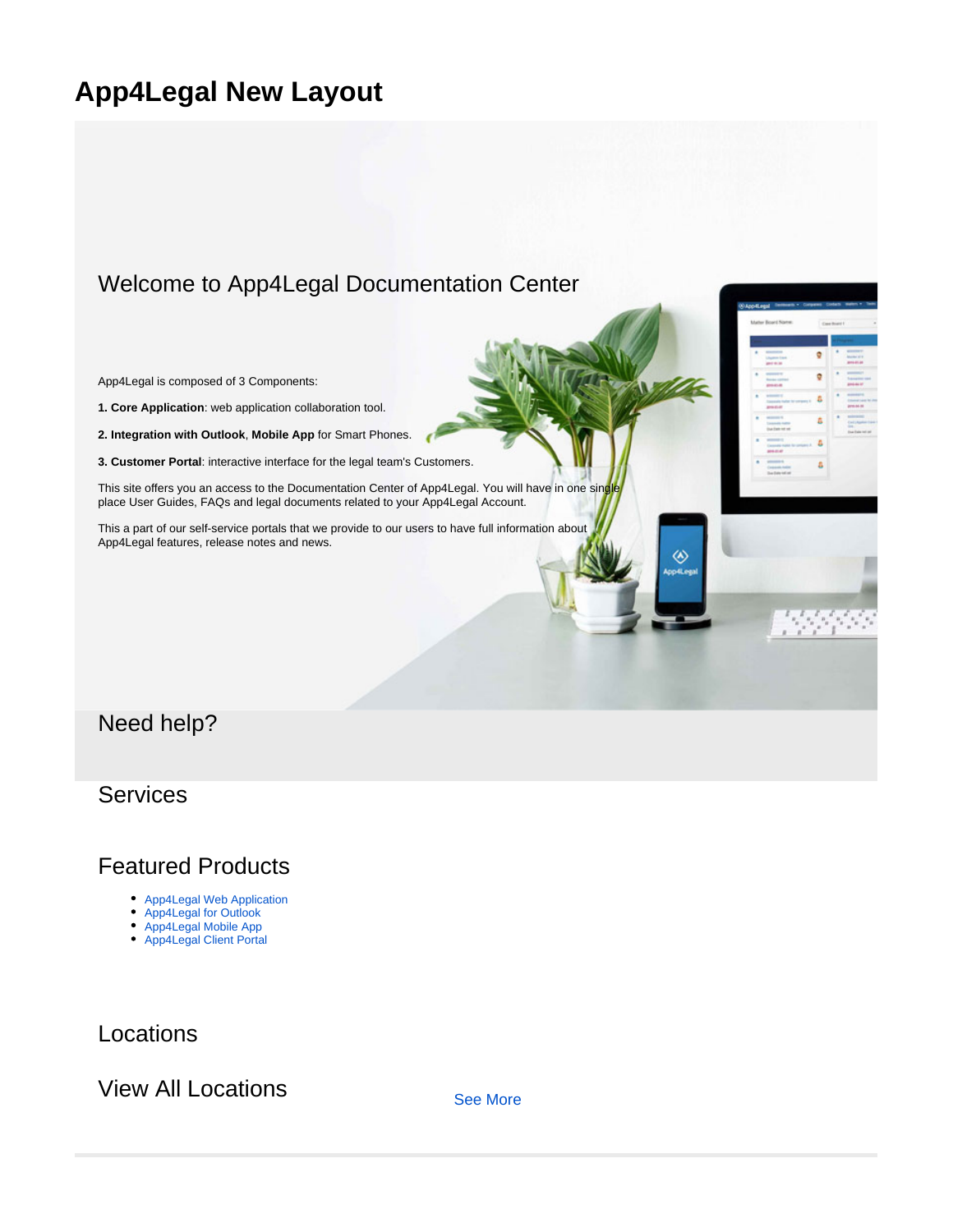## Featured Content Carousel

×

#### **Awesome App4Legal Core Application**

Brikit Demo Splash

Oct 31, 2021

Ahmed El Atab

Nov 03, 2021

Ahmed El Atab

App4Legal is a complete law practice management solution that enables law firms and in-house legal practitioners to manage cases and automate their work processes.

• slider



#### **Awesome Manage Intellectual Property**

Brikit Demo Splash

Oct 31, 2021

Ahmed El Atab

Oct 31, 2021

Ahmed El Atab

From the main menu "Intellectual Property"

• slider



**Awesome Configure Boards**

Brikit Demo Splash Oct 31, 2021

Ahmed El Atab Oct 31, 2021